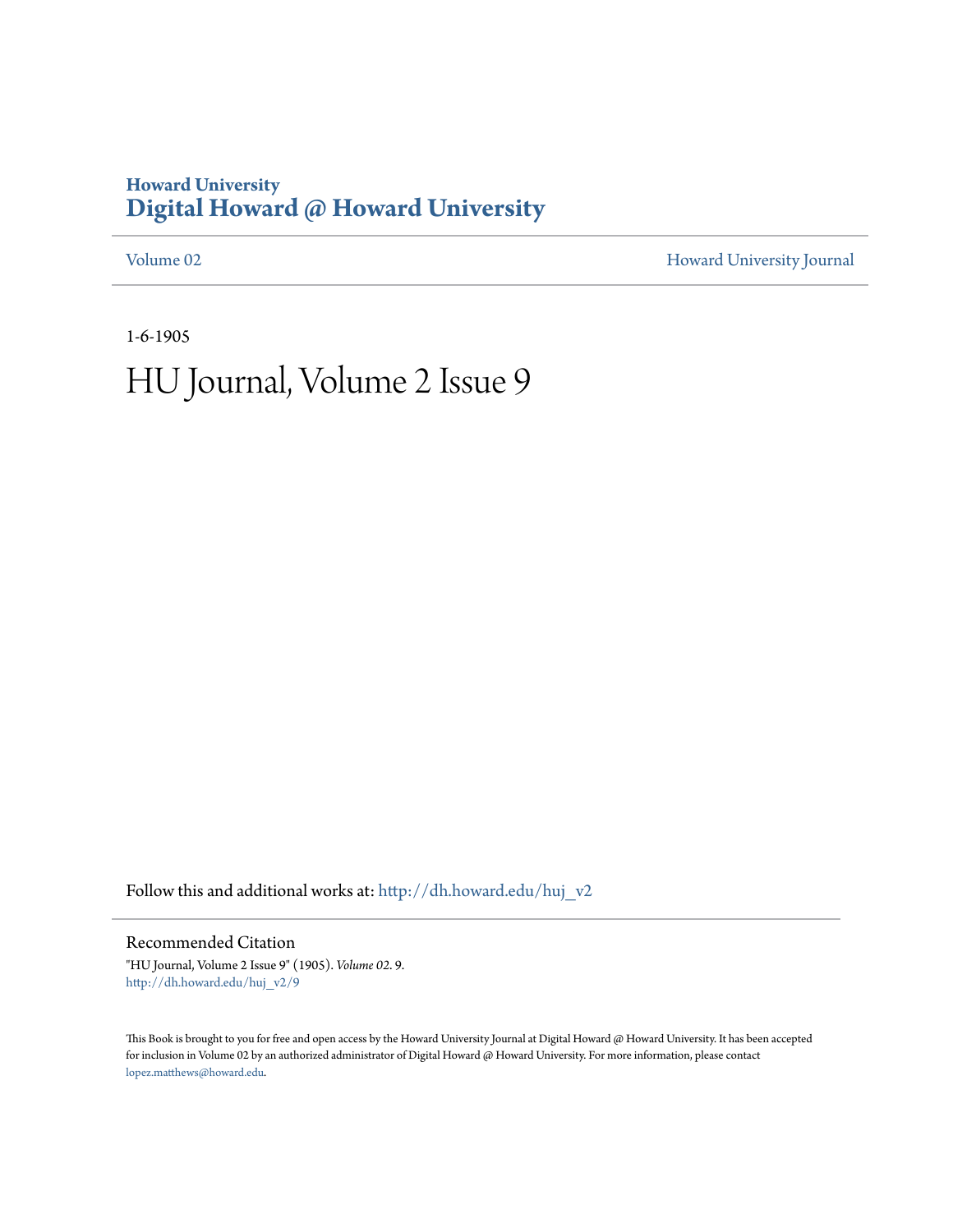# The University Journa

#### NO EXCELLENCE WITHOUT LABOR.

and the collection of the collection

#### Vor.. 2. WASHINGTON, D. C., JANUARY 6, 1905. No. 9.

### Women in Warfare.

Women have fought in countless wars and have died in hand to hand conflict. Only the .other day a Japanese spy was captured by the Russians—a slender little chap, smaller than the average Japanese, who had plans and notes of the Russian army that showed he was most eangerous to the Czar's plans. He was taken red handed, tried hv a drum-head court martial, condemned and promptly shot.

When the burial party prepared to place him in the shallow grave they found that the spy was a woman.

History is full of similar eases— Boadicea, the " British Warrior Queen;" Zenobia, the warlike queen of Palmyra; the Teutonic heroines of the old Roman historian; Joan of Arc, who freed France from the English yoke these are some of them.

Then there was Louise Labe, "Captain Louise," who led a troop of cavalry at the siege of Perpignan, and retired from the army to marry a wealthy rope maker, and carried on his business atter his death, to die a rich woman and to give'her name to one of the streets of the French city of Lyons, where the " Street of the Beautiful Rope Maker" exists to this day.

Sergeant Frank Mayue, who deserted from the One Hundred and Twenty-sixth Pennsylvania Infantry, but in the great C: adwick case. The query in the matter is: atoned for the crime by a gallant death in the ranks of another regiment, was a woman, Frances Day by name. " Frank Thompson" of the Second Michigan Infantry, was a woman, and Mr. and Mrs. L. M. Blaylock fought swering query the American and European press are disside by side in the butternut uniform of the Twenty-sixth posed to assign the cause to what is popularly known as North Carolina Regiment.

But there is another side to war than fighling, the side that Florence Nightingale shows, that the Sisters of Mercy at Kaiserwerth show, and women are better fitted for that than for fighting in the ranks against men.

That is the side that shows in the hospitals, where the nurses do their work. It is not as exciting, perhaps, as slashing and shooting in the ranks, but it is better think that we have found the cause or explanation of and more valuable to the fighting men.

But at last one of them is to have a statue in her honor, and the labors of Mary A. Bickerdyke, known to the armies of the Civil War as "Mother Bickerdyke," are to be commemorated lastingly by Theo Suggles Kitten, the Boston sculptor.

Mother Bickerdyke began her work at the beginning of the war and made her presence felt in the hospitals after the bloody capture of Fort Donelson. Then she turned her attention to providing comforts for the hen mission. "

Then, as now, eggs were not easily to be obtained in field hospitals, and they were no more easily carried then than now. Condensed milk was not common; besides, it does not replace fresh milk wholly.

So Mother Bickerdyke raised a fund to provide milk and eggs "off the bat." More than a hundred cows, and ten times as many-hens, were sent to the hospitals by the aid of this fund; and though cows died, and hens ceased laying, they did their work as they could, and by their presence scores of men were helped to recovery.

After she had started this fund Mother Bickerdyke went back to actual nursing. She was sent to Memphis to take charge of the hospital, which she found full of smallpox cases, while nine men dead of the disease lay waiting burial. She saw to their interment, then cleansed the hospital herself, and prepared it for further use. When the war ended and the great review was held in Washington, Mother Bickerdyke rode with " her boys," • cheered from end to end of the long march as heartily as were the battle-scarred soldiers.

#### Hypnotism.

The whole world is now watching the developments " How could a woman fool a bank official when as a matter ol fact men who hold such positions necessarily are on the alert for those whose aim is to deceive?" In anhypnotism. It is alleged that Mrs. Chadwick possesses , this power in a very great degree. It is supposed to have formed the basis of her peculiar financial policy. ' According to the latest developments it is destined to form the groundwork of one of the greatest cases of swindle of the rge.

It is true that we are somewhat relieved when we such a unique scandal, but when we come to examine the cause in the form as stated above, we find that it in itself needs exposition in order to fully understand and appreciate its real significance.

sick and started what became known as the "cow and mind attracts in some degree every other mind when What do we mean by hypnotism? Some are wont to call it mesmerism, others personal magnetism. Whatever we call it, by that name or this, the fact remains that the laws of attraction hold good in a way for mind as well as formatter. According to good authority, based on much observation and study,it is held that every

[Concluded on Third Page.]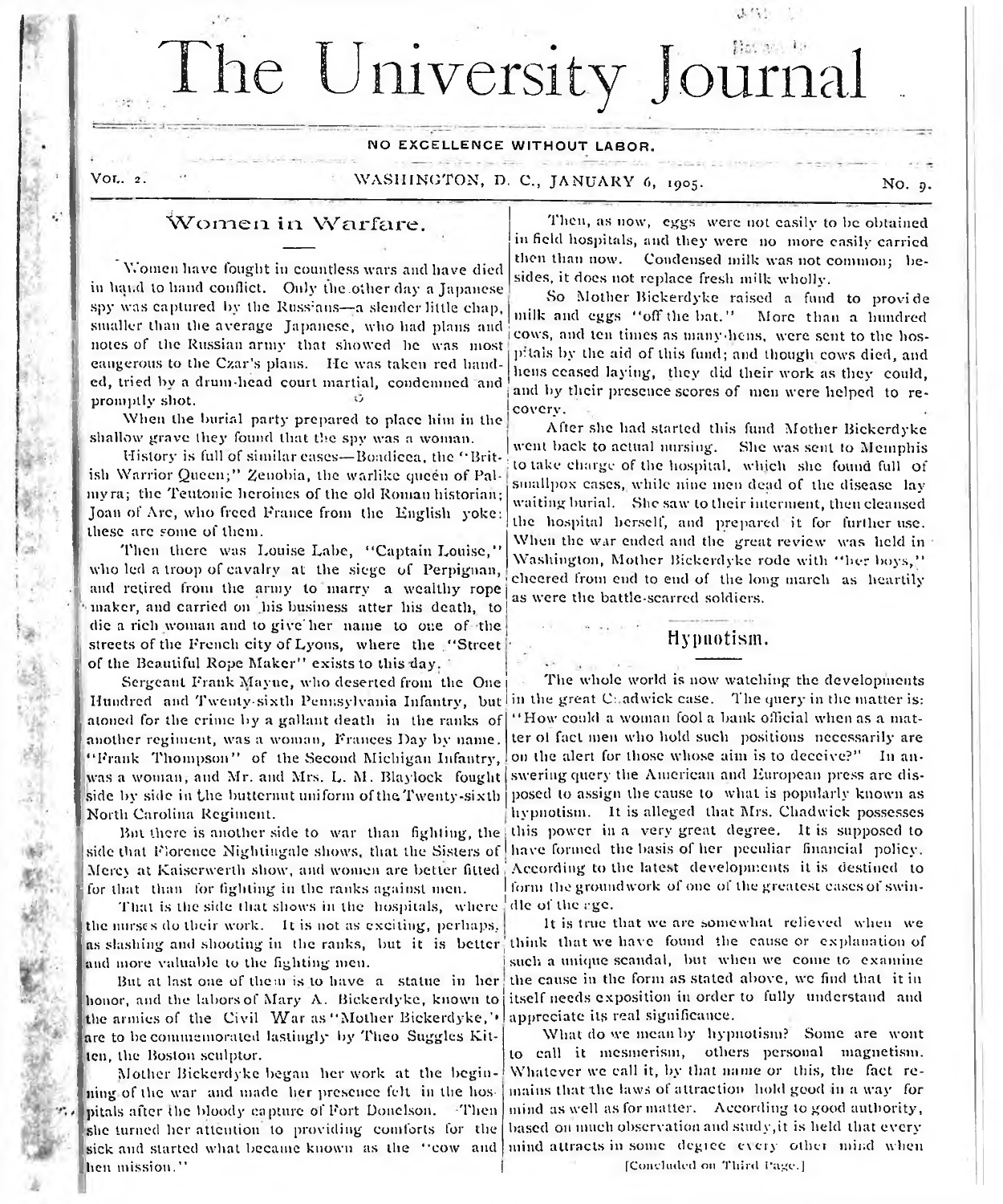## The University Journal.

PUBLISHED WEEKLY BY THE JOURNAL PUBLISHING COMPANY. TERMS-50 Cents per. year Single Copy, 5 Cents

> J. HORACE DODD, JR., '05, Editor-in-Chief. (T. C. JORDAN, '05.<br>{J. G. LOGAN, Ped., '05. **Associate Editors:**

R. H. W. PINKETT, '05, Business Manager. A. D. TATE, '07, Assistant Business Manager. A. P. RUSSELL, JR., '05. Secretary. STAFF:

J. W. MANONEY, Theology, '05.

W. H. WASHINGTON, A. B., Medic., '08.

Address all communications to THE UNIVERSITY JOURNAL. Howard University, Washington, D. C.

Students and Alumni of the University are invited to contribute.

WASHINGTON, D. C., JANUARY 6, 1905.

The memorial services for Ex-President J. E. Rankin. will be held Sunday eve, Jan. 8th, at 8 o'clock, at the First Congregational Church, roth and G., N. W.' Gen. O. O. Howard, the founder of the University, will speak.

.<br>Maria de la franca de la franca The material of a paper wheel calendered rye-straw board of thick paper made especially for 'the purpose. The first operation is for two men, standing beside a pile of the boards, to brush over each sheet a coating of: flour saste, until a dozen are pasted into a layer. A third man transfers this layer to a hydraulic press, where a pressure of soo tons or more is applied. 'After solidi, fying under this pressure for two hours, the twelve sheet: layers are kept in a drying room heated to a temperature of 120 degrees F. Several of these layers are in turn pasted together, pressed and given another drying. This is continued until a circular block is formed containing from 120 to 160 sheets, varying from  $4\frac{1}{2}$  inches to  $5\frac{1}{2}$ inches in thickness, and as compact as seasoned hickory. The blocks are then turned in a lathe slightly larger than By the evil star of the Koreans it has been arranged the Lire, and the hole is bored for the east-iron center. In turning, the paper blocks make a shaving that re- a territory to be fought over forever, but one that no nasem les strips of leather. The center and the tire are tion can either itself possess or allow any other nation to forced on under a powerful hydraulic press.--Railway hold. Korea is the victim of hor own geographical adand Locomotive Engineering.

man in the flappy trousers.

'intudh," said the girl with the trick of saying what she, the ages out of all moral and mental vigor-yet still stout thinks.--Cleveland Leader.

The present House is made up of 251 Republicans, John Sharp Williams and 134 innocent bystanders.

#### Theological Notes.

"I can not resist the impulse of the moment to make an appeal to those who fill professors' chairs in universities, and the positions of teachers in schools. My fellowmen, you are thinkers. You are leaders. Our young men and young women look up to you with admiration. You have a mighty influence over them. Would it not be noble in you to use this influence in making God the mightiest thought in the souls of your students? In what way can you better glorify God and serve those whom you have been appointed to lead? You can make the science speak for God, and can make Nature teach his divine over-rule."---Rev. David Gregg, D. D.

... The man who puts off resolutions for good until the new year is the man who deceives himself. The drunkard says "I'll sign the pledge and make a new start on New Years Day," but so far as the pledge and the reform are concerned, that new year has never come. There are all classes of people planning to reform tomorrow or New Year's. It is sad, nevertheless it is true, the opportunities that come today may never come again. How many are slowly winding, their way down to ruin and perdition waiting for tomorrow! Now is the accepted time. Live your best today. Tomorrow will take care of itself.

At the last meeting of the Theological Literary Society, Dec. 21, 1904, a special program was rendered. Mr. C. C. Gill recited his original poem "A Gentile Offering," which received a hearty applause."

True happiness is promoted by the love of Christ. The disputants for the Maynard Prize Debate will be elected soon. Much interest is centered in these annual dehates.

#### The Stupidest Nation.

The wanderer leaves Korea with a feeling of how the most stupid nation of created men can also be the happiest; or could, were conditions only a trifle more propitious. that their land is to be the Switzerland.of the Far Eastvantages. And the impressionist carries away with him the picture of a people indomitably patient, dumb with "I believe in saying what I think," said the young the callousness of despair, that yet has the secret of happiness in its power to extract joy from the most unsatis-"I've often wondered why you don't talk very factory material; a nation stunned by the oppression of and capable, perhaps of both-a nation of sturdy, apdthetic sheep whose silence beneath the driving lash of the world may some day be found unexpectedly to have its limits or its possibilities.-The Living Age.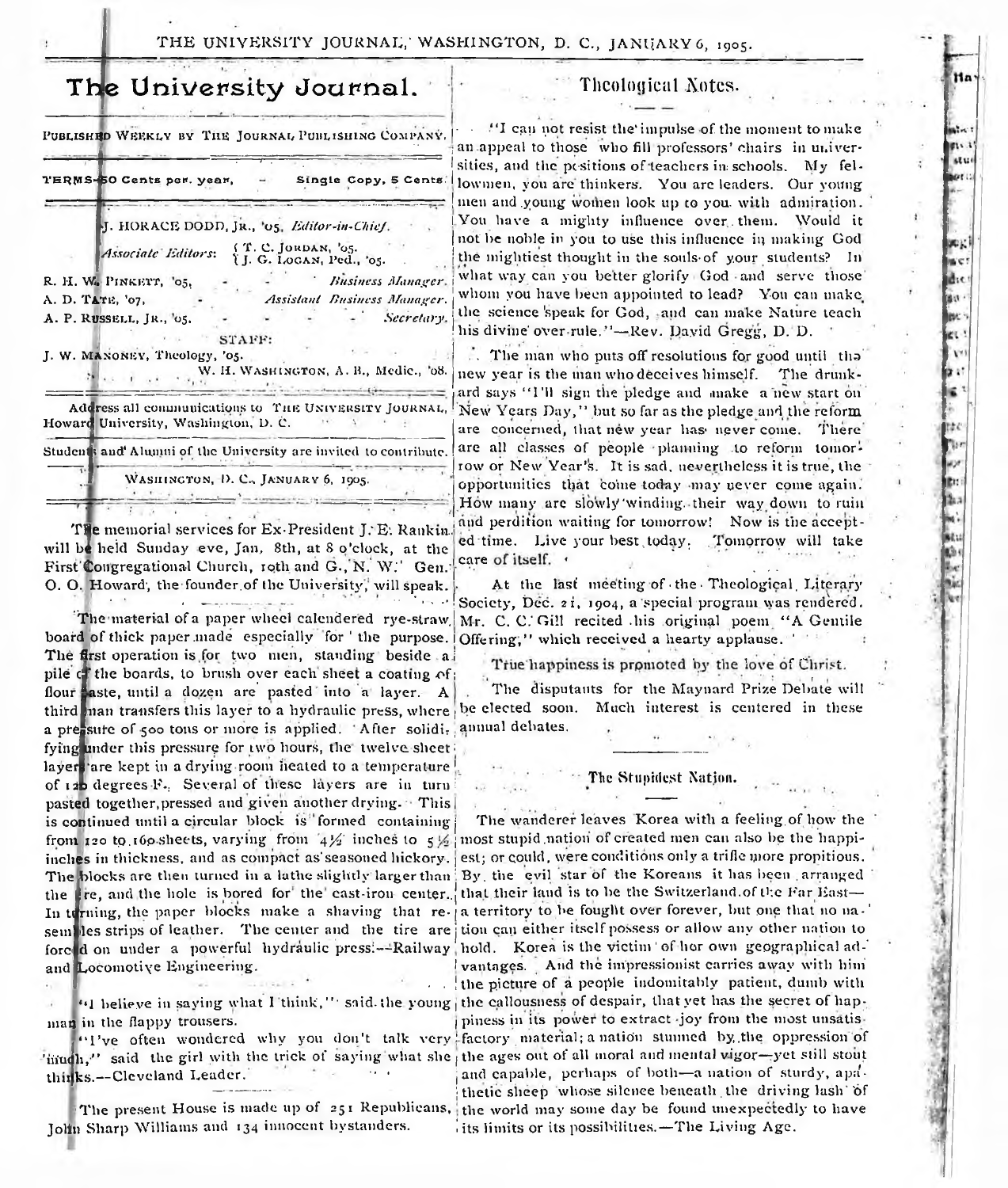THE UNIVERSITY JOURNAL, HAMMONDAN, M. Have YOU joined the IF NOT. Howard University Club? 'Twould be well to do so. 239 OAK STREET, N. W. LIBRARY AND READING ROOMS mbers have free access Table 'd Hote, A-la Carte... private quiz Room, and An Ideal Place for Students Boarding and Resident Rudy of Normal and Members have equal priv-D. GROVER MONROE, . ROBERT E. LEWIS, W, ALBERT TARLETON; Managers **sormal Specimens.** President. ileges. Hypnotism.. NOT HOW CHEAP [Continued from First Page.] **BUT HOW PURE.** wought is contact with it. It may be in the form of the wer of the teacher over the pupil, the speaker over his EVERYTHING IN DRUGS THE BEST THAT CAN BE HAD. dience, the salesman over his customers, or the states-SPECIAL PRICES IN CLINICAL AND THERMOMETERS TO an over his party. It may exist in various forms, some. PHYSICIANS, NURSES AND MEDICAL STUDENTS. res negative, sometimes positive. It is a well-known F.W. CRISWELL, PHARMACIST, et that there are individuals who by look, gesture, tone toor & 1903 7th F<sup>1</sup>., Cor. T, N. W., Whalington. roice or touch can sway a multitude. How can they to it? Clearly, it must be the attraction of mind work-ANZMA ar through the physical organs of sight, touch or sound. MERCHANT TAILOR, We have, then, the fact that hypnotism is 'mind' atcaction-the power of the strong mind over the weak. Suits to Order \$15.00 Up. Dants to Order \$3.00 Up." The question now arises as to whether the hypnotist is born or faade. ' Doubtless those who have not made'a <sup>1</sup> PERFECT FIT GUARANTEED. CLEANING AND REPAIRING<br>NEATLY AND PROMPTLY DONE. ALL WORK DONE BY FIRST tody of the matter will answer that it is an innate power; CLASS TAILORS. that the ndividual who possesses it is in a class to him-1844 SEVENTH STREET N.W., WASHINGTON, D. C. all. Or the other hand; to those who make the matter a study it seems that the time is fast approaching when the method of acquiring this seemingly subtle power will ESTABLISHED 1874 be in the hands of not a few. To say the least, the ques-J. A. HOOVER tion is an open one and those who will labor a little in investigation may arrive at some starting conclusions. *XIATTER* 811 H Street Northwest Willing to Please, WASHINGTON, D.C. on tisserate. I always was conservative, fuss. And in this Eastern, scrap, BROWN'S CORNER. I'd have you know my sympathies Seventh and T Streets, N. W. Are firmly with the Russ. Men's Furnishings, And when success shall crown his arms, **Boots and Shoes.** Disgruntled folks may yap, ONE PRICE STORE. But as for me, I always said: All hail the victor  $I_{\text{Russ!}}^{Jap!}$ F. R. HILYARD. Watchmaker and Flanufacturing Jeweler. -New York Sun. A full line of watches, clocks, and jewelry. Eyes examined free. Fine watches and jewelry repairing. All work guaranteed one year. Work called for and delivered promptly.<br>Send postal,  $\pm$  10 per cent off for bringing with you this ad. Contracts have been let for the building of the new Freedman's Hospital, which is to cost about \$300,000. 1827 Seventh Street Washington, D. C. The architects will begin work as soon as possible. M. A. TAPPAN & CO., Neale Publishing  $\circ$ . Headquarters for Athletic and Sporting Goods. College Pennants. Artistic Calling Cards, 1339 F Street, N. W. Wedding Invitations, College Stationery, and We Need Your Patronage. **Engraving for all Purposes.** We guarantee prompt attention to prescriptions compounded of purest drugs. A fair line of eigars, toilet articles, sta-OFFICES: tionery, and candies. Call on us and leave orders. Give us your support at WASHINGTON, NEW YORK. Howard and Brightwood Ave. 431 ELEVENTH STREET. **PLAT IRON BUILDING.**